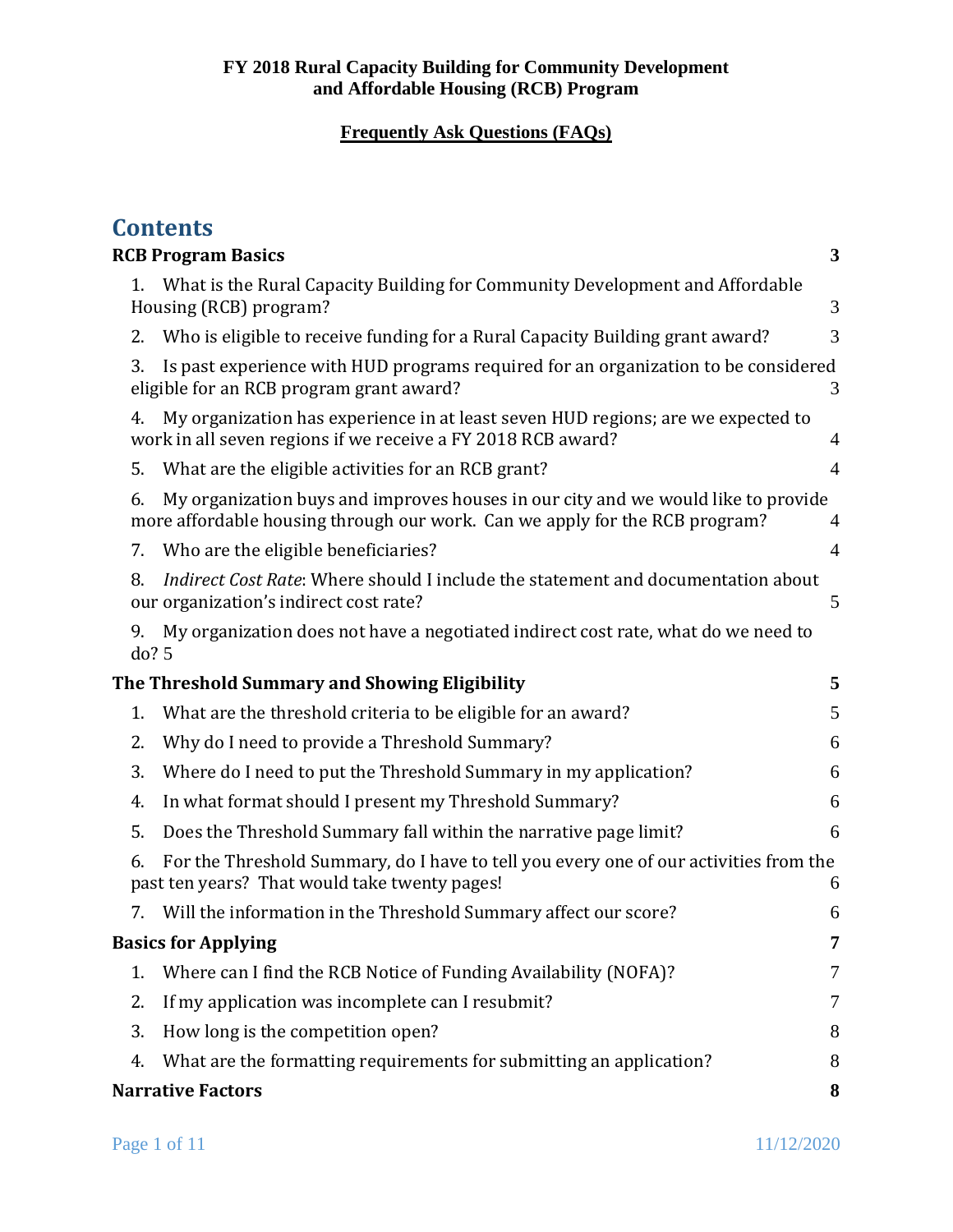# **Frequently Ask Questions (FAQs)**

|                                | 1.                           | The definition of National Organization references activity "within the last 10 years",<br>but in Five Factors "recent" is defined as "within the last five years," was this a mistake? 8 |    |  |  |
|--------------------------------|------------------------------|-------------------------------------------------------------------------------------------------------------------------------------------------------------------------------------------|----|--|--|
|                                |                              | 2. We would like to partner with other organizations, can we get credit for their<br>experience for the Management Capacity section in Factor 1?                                          | 9  |  |  |
|                                | 3.                           | What counts as leverage for Factor 4?                                                                                                                                                     | 9  |  |  |
|                                | 4.                           | If the term of the grant is four years, is there a penalty for creating a two-year<br>program or for completing eligible activities in less than the four-year time frame?                | 9  |  |  |
|                                | 5.                           | Schedule: If our organization plans to use the grant funds in less than the four-year<br>term, what should we include in the schedule for the years that our work will be done? 9         |    |  |  |
| <b>Decision Making Process</b> |                              |                                                                                                                                                                                           |    |  |  |
|                                | 1.                           | Do you have any recommendations for how to do well in our application narrative? 9                                                                                                        |    |  |  |
|                                | 2.                           | What does the RCB review process entail?                                                                                                                                                  | 10 |  |  |
|                                | 3.                           | How will the results of the competition be announced?                                                                                                                                     | 10 |  |  |
|                                | 4.                           | What is the minimum score needed to be eligible for an award?                                                                                                                             | 10 |  |  |
|                                | 5.                           | What if my organization is approved for funding but the grant award amount is less<br>than what we applied for?                                                                           | 10 |  |  |
|                                | <b>More Questions?</b><br>11 |                                                                                                                                                                                           |    |  |  |
|                                |                              | 1. If I have a question on a specific program requirement who do I contact?                                                                                                               | 11 |  |  |
|                                |                              |                                                                                                                                                                                           |    |  |  |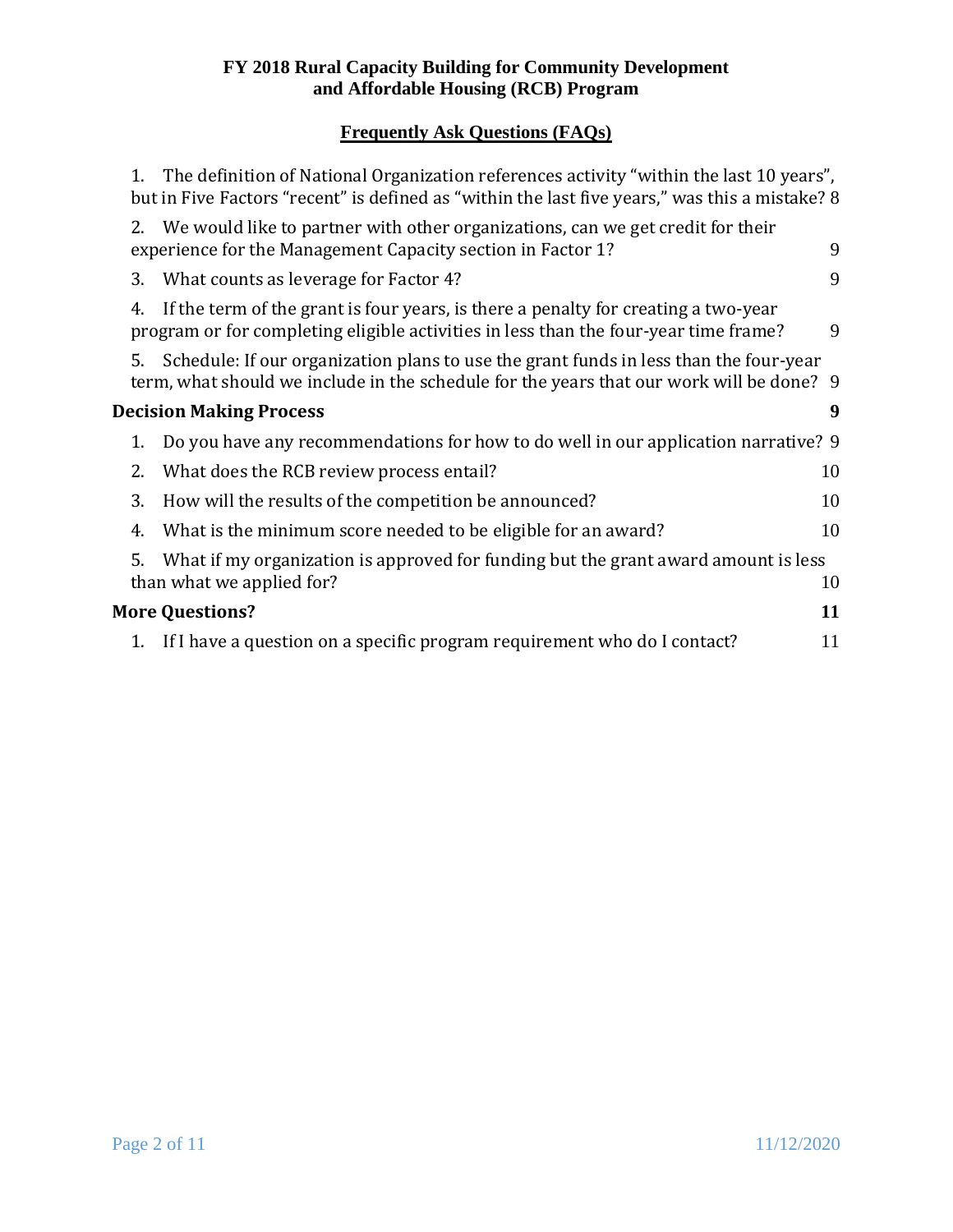## **Disclaimer:**

*Remember: We do our best responding accurately and consistently to questions and documenting our answers, but if an answer below does not completely comport with the NOFA, the NOFA governs. Please read all published guidance and requirements carefully.* 

# <span id="page-2-0"></span>**RCB Program Basics**

## <span id="page-2-1"></span>**1. What is the Rural Capacity Building for Community Development and Affordable Housing (RCB) program?**

The Rural Capacity Building for Community Development and Affordable Housing (RCB) program is a competitive grant program that funds national organizations with expertise in rural housing and community development to conduct technical assistance, educational and financial activities that will enhance the capacity and ability of eligible beneficiaries to carry out community development and affordable housing activities that benefit low- and moderate-income families and persons in rural areas.

## <span id="page-2-2"></span>**2. Who is eligible to receive funding for a Rural Capacity Building grant award?**

- Only National Organizations that are 501(c)(3) nonprofits, other than institutions of higher education, can apply for RCB funding. For the purpose of the RCB program, a National Organization must be a single organization that has experience conducting RCB eligible activities with RCB eligible beneficiaries within the last ten years in at least seven Federal HUD regions. Having relevant experience working in one state in a HUD region is sufficient for counting that region towards the seven-region minimum. Federal regions are described on HUD's website at:

<http://portal.hud.gov/hudportal/HUD?src=/localoffices/regions>

- HUD does not award grants to individuals.
- HUD will not evaluate applications from ineligible applicants.

## <span id="page-2-3"></span>**3. Is past experience with HUD programs required for an organization to be considered eligible for an RCB program grant award?**

 No, however, all applicants must meet the threshold requirements and qualify as a National Organization according to the definition outlined in Section III.A of the FY 2018 RCB Notice of Funding Availability (NOFA) [summarized in FAQ #2 above].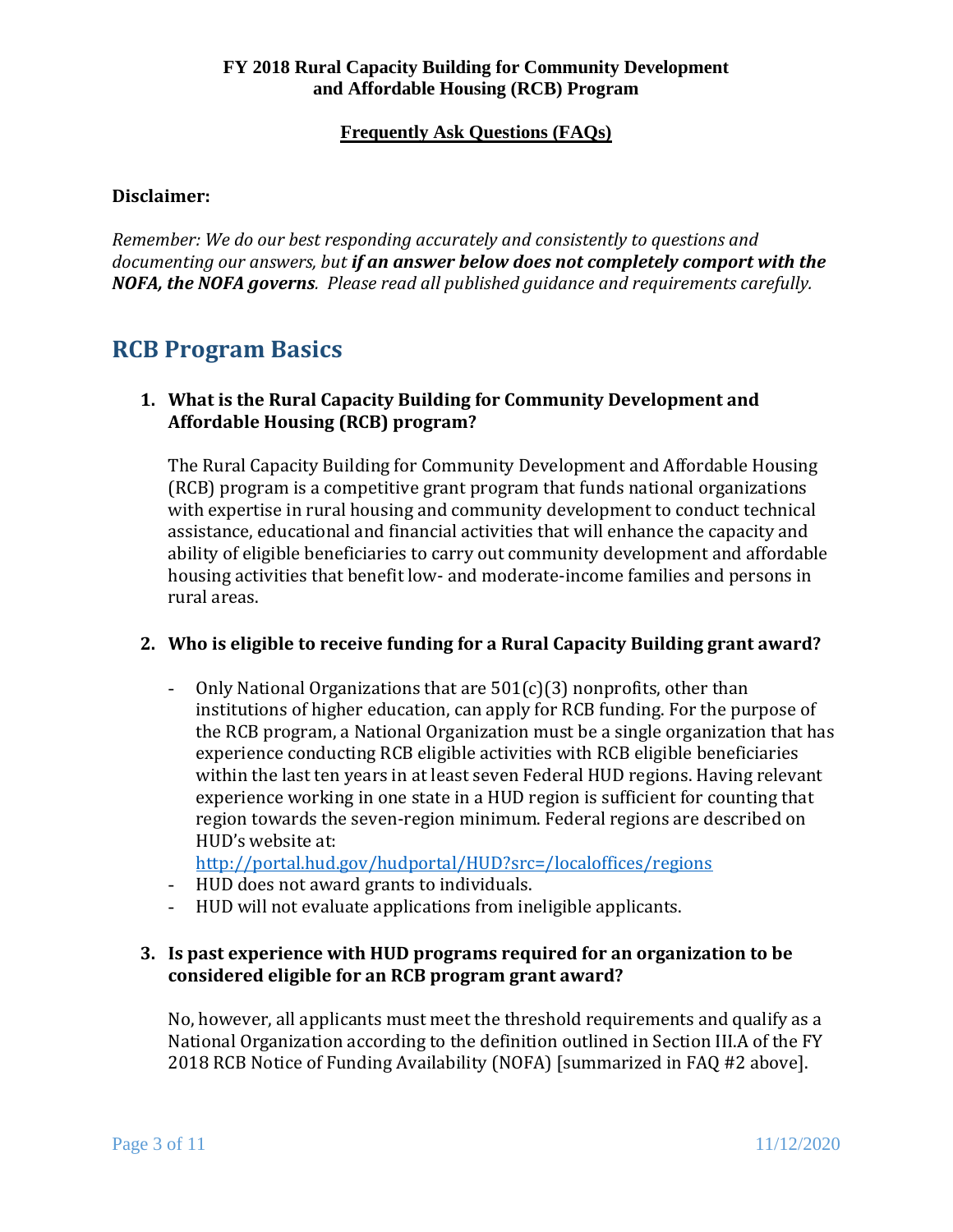### <span id="page-3-0"></span>**4. My organization has experience in at least seven HUD regions; are we expected to work in all seven regions if we receive a FY 2018 RCB award?**

No, at this time there is no minimum number of HUD regions that must be served by an applicant through proposed FY2018 RCB program activities.

## <span id="page-3-1"></span>**5. What are the eligible activities for an RCB grant?**

RCB program funds are limited to three eligible activities that include providing training and education, financial assistance, and technical assistance to eligible beneficiaries.

 RCB NOFA titled "Program Specific Requirements." A complete list describing the eligible activities can be found in Section III.E of the

## <span id="page-3-2"></span>**6. My organization buys and improves houses in our city and we would like to provide more affordable housing through our work. Can we apply for the RCB program?**

The RCB program is a capacity building program, and only National Organizations are eligible to apply. RCB funds are not directly used to create housing, rather they are used to build the capacity of eligible beneficiaries to carry out affordable housing and community development activities. Furthermore, RCB funds MUST be used in rural areas as defined in Section I.A.4 of the NOFA.

## <span id="page-3-3"></span>**7. Who are the eligible beneficiaries?**

Organizations (CHDOs), local governments and Indian tribes, that serve rural areas. Eligible beneficiaries are limited to rural housing development organizations, Community Development Corporations (CDCs), Community Housing Development

Eligible Beneficiaries in the RCB program are not Eligible Applicants for the RCB program. By definition, RCB Eligible Beneficiaries are not eligible to apply to this RCB NOFA; National Organizations are the only organizations that can be deemed to be Eligible Applicants by successfully meeting the requirements of a National Organization established in Section I.A.4 and Section III.C of this FY 2018 RCB NOFA. Only Eligible Applicants can apply to HUD directly for RCB program funds through this NOFA.

RCB program Eligible Beneficiaries must serve rural areas.

For-profit organizations are not eligible as RCB beneficiaries.

State agencies and State-wide organizations are not eligible as beneficiaries of RCB program capacity building activities. Post-award, on a case-by-case basis, grantees may present HUD with a request with justifications for an exception.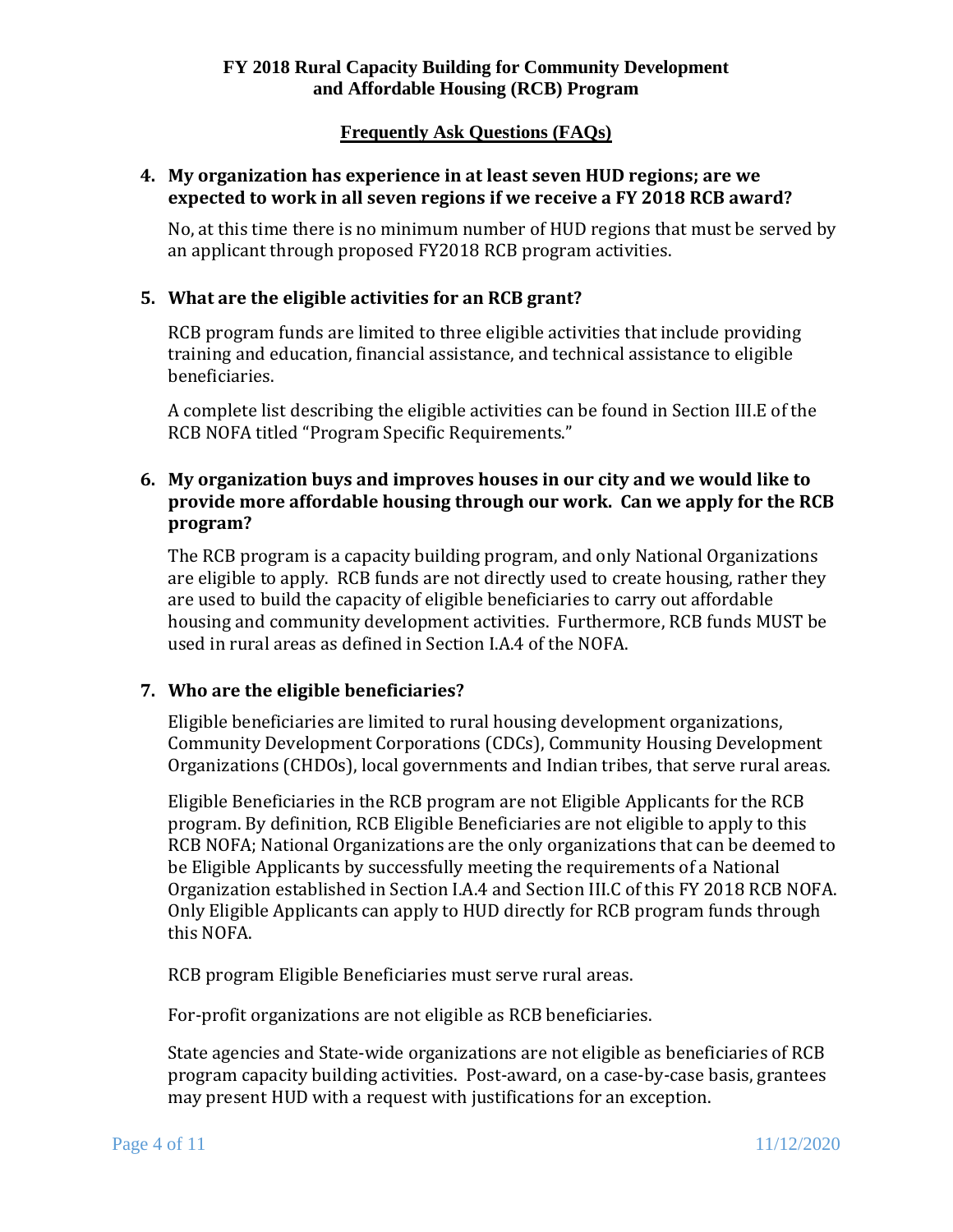## **Frequently Ask Questions (FAQs)**

<span id="page-4-0"></span> **about our organization's indirect cost rate? In Section IV.F of the RCB NOFA, it**  8. *Indirect Cost Rate***: Where should I include the statement and documentation indicates that since my organization has a negotiated indirect cost rate, that our application "must clearly state the approved rate and distribution base and include a letter or other documentation from the cognizant agency showing the approved rate."** 

The letter or documentation of your organization's indirect cost rate should be included as an attachment to the application and does not count against the narrative page limit. The applicant must still state the approved indirect cost rate and distribution base somewhere in the narrative.

## <span id="page-4-1"></span>**9. My organization does not have a negotiated indirect cost rate, what do we need to do?**

Per Section IV.F of the 2018 RCB NOFA, if your organization has "never received a Federally negotiated indirect cost rate and elect to use the de minimis rate, your application must clearly state you intend to use the de minimis rate of 10% of Modified Total Direct Costs (MTDC)."

# <span id="page-4-2"></span>**The Threshold Summary and Showing Eligibility**

## <span id="page-4-3"></span>**1. What are the threshold criteria to be eligible for an award?**

To be eligible for an award, applicants must:

- 1) Submit their application on time, by 11:59:59 pm Eastern time on June 11, 2019 ;
- 2) Be a non-profit with active  $501(c)(3)$  status (non-profit status may be verified using the IRS's Exempt Organizations select check tool found at [https://apps.irs.gov/app/eos/\)](https://apps.irs.gov/app/eos/) and provide a copy of the organization's IRS determination letter showing its status as a  $501(c)(3)$  tax-exempt entity (institutions of higher education are not eligible);
- Section III.C entitled "Threshold Requirements". Evidence of meeting the 3) Meet the definition of a National Organization and satisfy the criteria in definition of National Organization must be provided through the following:
	- Provision of a Threshold Summary at the beginning of the narrative portion of the application;
	- Provide the Applicant's Website address.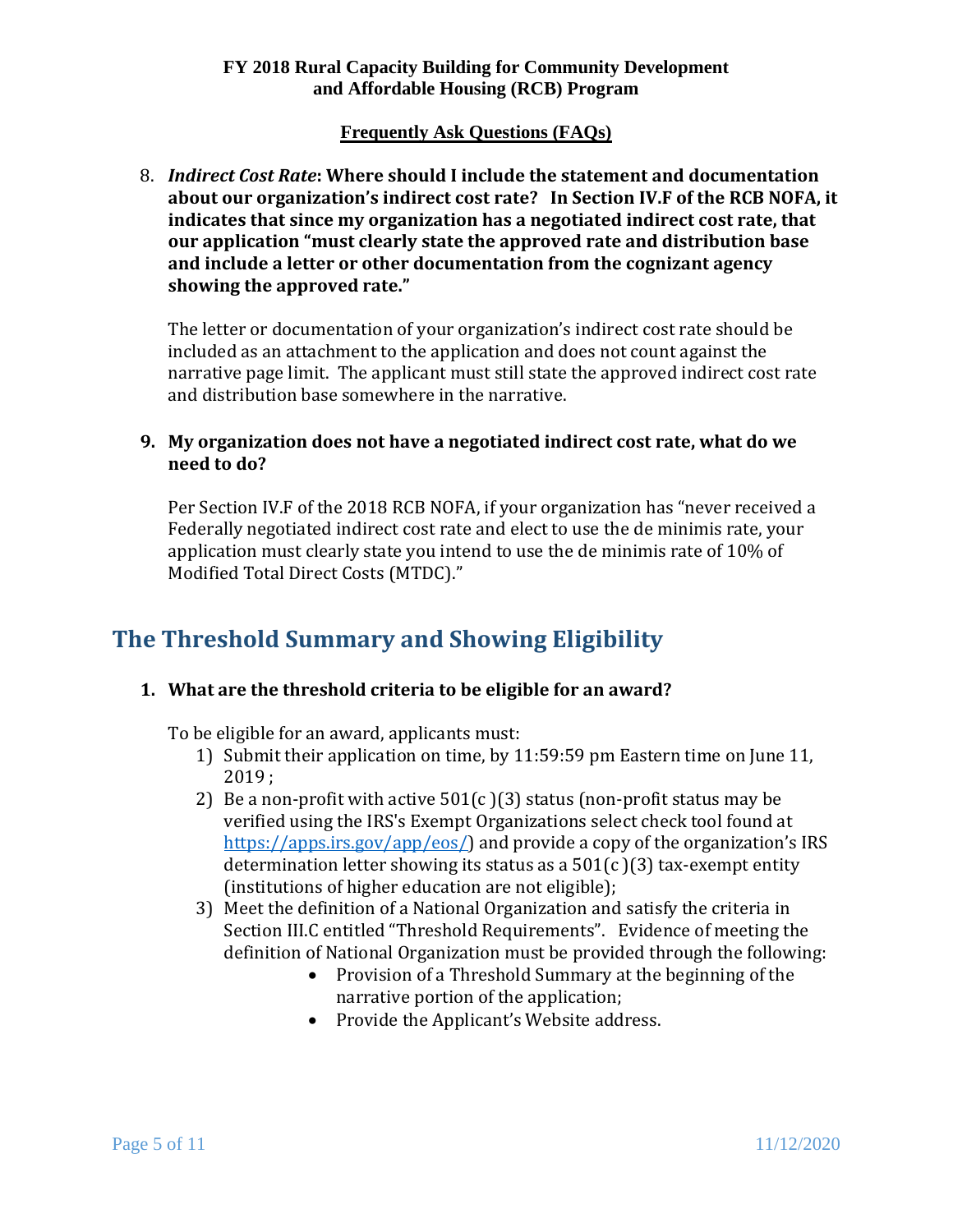## **Frequently Ask Questions (FAQs)**

### <span id="page-5-0"></span>**2. Why do I need to provide a Threshold Summary?**

 III.A of the FY 2018 RCB NOFA. The requirements for what is needed in the To improve HUD's ability to accurately assess an applicant's eligibility for the RCB program, applicants must provide a Threshold Summary clearly demonstrating that their organization meets the definition of National Organization included in Section Threshold Summary are provided in Section III.C of the NOFA.

### <span id="page-5-1"></span>**3. Where do I need to put the Threshold Summary in my application?**

The Threshold Summary must be included at the beginning of the narrative portion of the application. For each activity cited, the Threshold Summary must clearly identify the:

- 1) HUD Region where the activity was conducted;
- 2) State(s) within the HUD Region where the activity was conducted;
- 3) Type of eligible activity (e.g. loans, grants, trainings);
- 4) Mode of eligible activity delivery (e.g. onsite, online);
- 5) Type of eligible beneficiary of the activity;
- 6) Year(s) the activity was conducted; and
- 7) Amount of funding expended on this activity.

## <span id="page-5-2"></span>**4. In what format should I present my Threshold Summary?**

HUD strongly recommends presenting the Threshold Summary in table format to increase the ease and accuracy of the review.

#### <span id="page-5-3"></span>**5. Does the Threshold Summary fall within the narrative page limit?**

 narrative. Yes! The Threshold Summary is part of the 40-page limit for the application

### <span id="page-5-4"></span> **from the past ten years? That would take twenty pages! 6. For the Threshold Summary, do I have to tell you every one of our activities**

In the Threshold Summary, applicants must provide enough examples to demonstrate that they meet the eligibility criteria listed in the definition of National Organization.

#### <span id="page-5-5"></span>**7. Will the information in the Threshold Summary affect our score?**

No, as stated in Section III.C of the NOFA, the Threshold Summary is only used to determine the applicant's eligibility to apply for funding through the RCB program.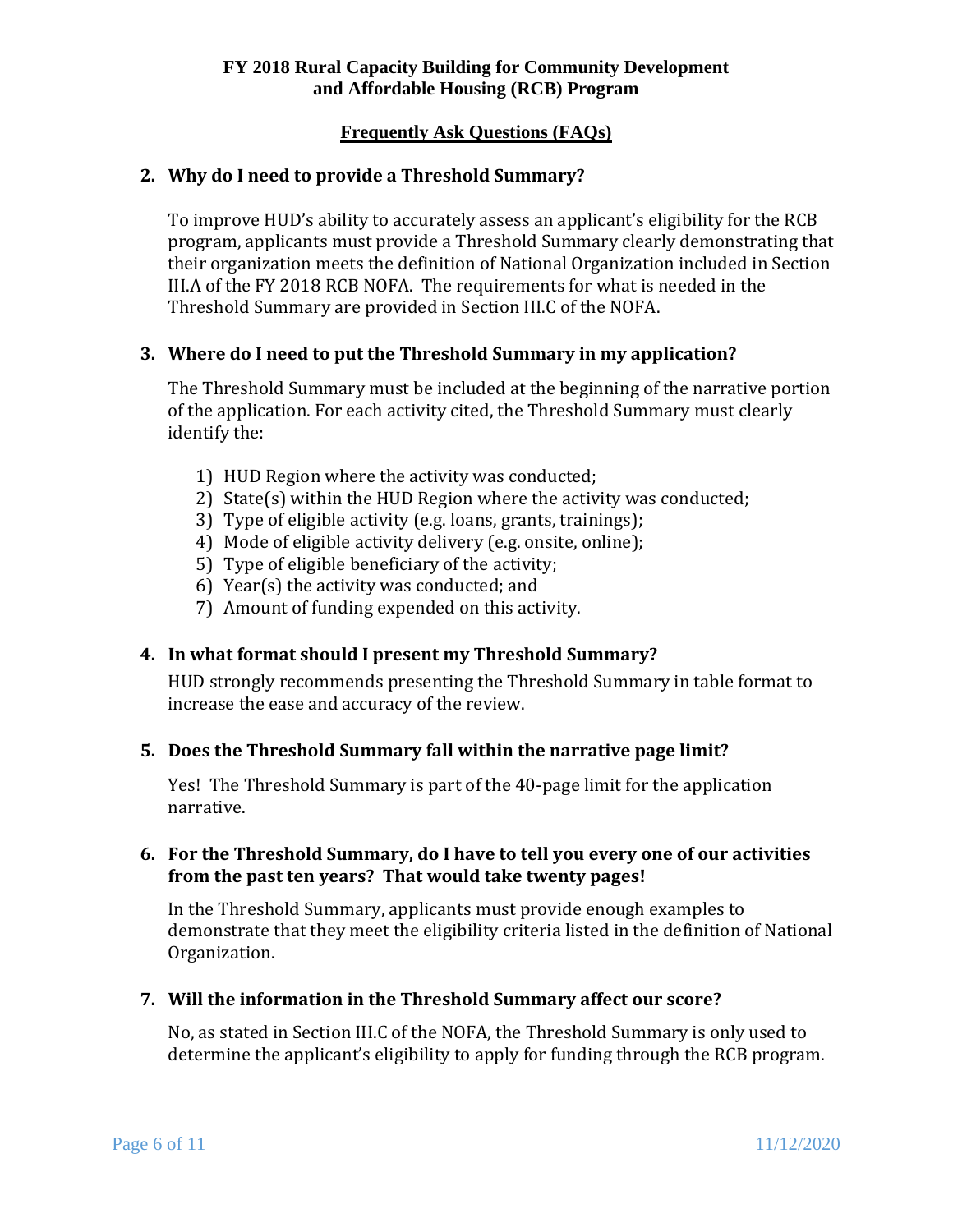# <span id="page-6-1"></span><span id="page-6-0"></span>**Basics for Applying**

# **1. Where can I find the RCB Notice of Funding Availability (NOFA)?**

The RCB NOFA is located on grants.gov. The Rural Capacity Building program is under Funding Opportunity number FR6200-N-08 and can be found at [https://www.grants.gov/web/grants/search-](https://www.grants.gov/web/grants/search-grants.html?keywords=Rural%20Capacity%20Building)

two ways: [grants.html?keywords=Rural%20Capacity%20Building.](https://www.grants.gov/web/grants/search-grants.html?keywords=Rural%20Capacity%20Building) Once you are there, you will see four "file tabs" on the main webpage and you can access the NOFA one of

- 1. *At the HUD Exchange*: The first tab, "Synopsis" provides a summary of the program and requirements for eligible applicants. It also provides a link to the HUD Exchange webpage for more information. The FY 2018 RCB NOFA will be available at that link on the HUD Exchange approximately one week after publication on grants.gov.
- package, including the RCB NOFA, go to the tab that reads "Package." On this table you will a column labeled "Actions" with hyperlinks for "Preview" and "Apply". 2. *On Grants.gov*: To find the documents required for the RCB application page you will see a small table for the RCB program. At the far right of that
	- "Download Information." Select that button and you will see a file • If you select "Preview" and this will provide a pop-up that shows a list of hyperlinks to the required attachments. In that pop-up you will also see a button in the upper right corner that reads that contains the FY 2018 RCB NOFA
	- If you select "Apply" that should direct you to the FY 2018 RCB NOFA

To complete the RCB NOFA, you must carefully follow the instructions on grants.gov for downloading the RCB application and to submitting the completed application, with all the required forms.

## <span id="page-6-2"></span>**2. If my application was incomplete can I resubmit?**

If an application is received by Grants.gov before the deadline, but is rejected with errors, applicants have a grace period of 24 hours beyond the application deadline to submit a corrected application that is received and validated by Grants.gov.

If you would like to make changes to a previously submitted application, you are welcome to resubmit up until the application deadline.

All applications received through grants.gov will be notified of their award status and they may have an opportunity for debriefing.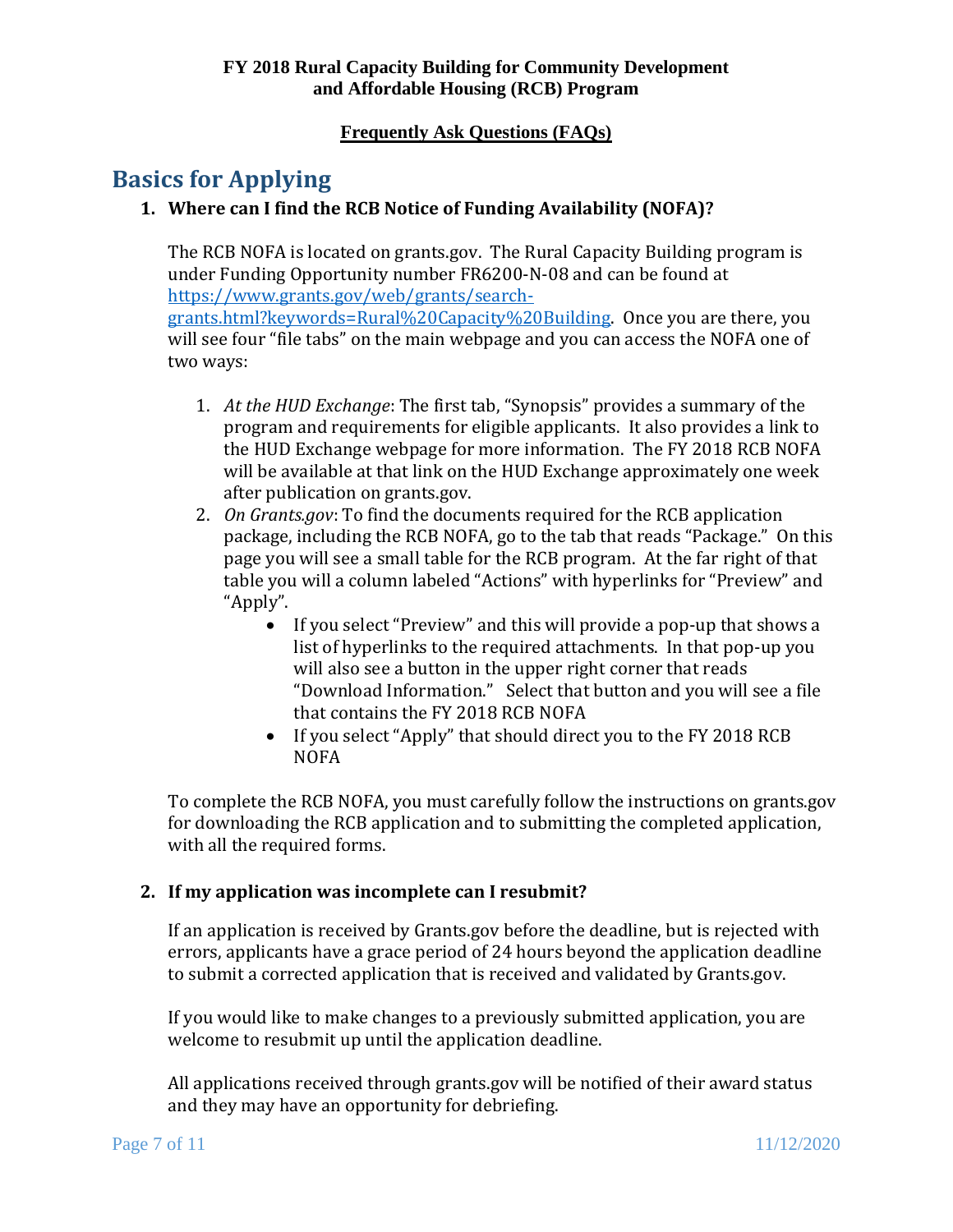### <span id="page-7-0"></span>**3. How long is the competition open?**

Completed applications for the FY 2018 RCB NOFA are due on June 11, 2019 by 11:59:59 p.m. Eastern time.

### <span id="page-7-1"></span>**4. What are the formatting requirements for submitting an application?**

- Narratives addressing Factors 1 through 5 are limited to 40 typed pages of single-spaced text based on 8.5 by 11- inch paper, with no less than 1-inch margins, using a Times New Roman standard 12-point font.
- HUD will not review more than 40 pages for all five factors, Preference Points and Threshold Summary combined. The page limit does not include form HUD-50153 in support of the Promise Zones Preference Points, Letters of Firm Commitments for leverage documentation, Indirect Cost rate documentation, Non-Profit Status, or any of the other required Forms that are provided as attachments.
- - All applicants should include the applicant name, DUNS number, and page numbers on each of the narrative pages of the application.

# <span id="page-7-3"></span><span id="page-7-2"></span>**Narrative Factors**

## **1. The definition of National Organization references activity "within the last 10 years", but in Five Factors "recent" is defined as "within the last five years," was this a mistake?**

other, but we realize that this can be confusing. The two definitions are distinctive concepts and thus they do not contradict each

 Threshold to be met. The definition of National Organization establishes the The *within the last ten vears* of experience is specific to the definition of National Organization which will determine an applicant's eligibility for the competition as a eligibility threshold and thus allows a longer range of experience. Therefore, the threshold summary showing the applicant's experience in at least seven HUD regions can go back ten years to 2008.

In Section V.A of the FY 2018 RCB NOFA, the concept of recent experience is defined as "*within the last five years*" and that is specifically relevant to the applicant's narrative responses, where past experience can only cover the past five years, back to 2013.

 past five years of experience. In summary, applicants are allowed to provide ten years' worth of experience to consider for their qualification as a National Organization in the Threshold Summary, but in the narrative portion of the application (Five Factors) portion of the application's narrative, the applicant must be more specific and reference the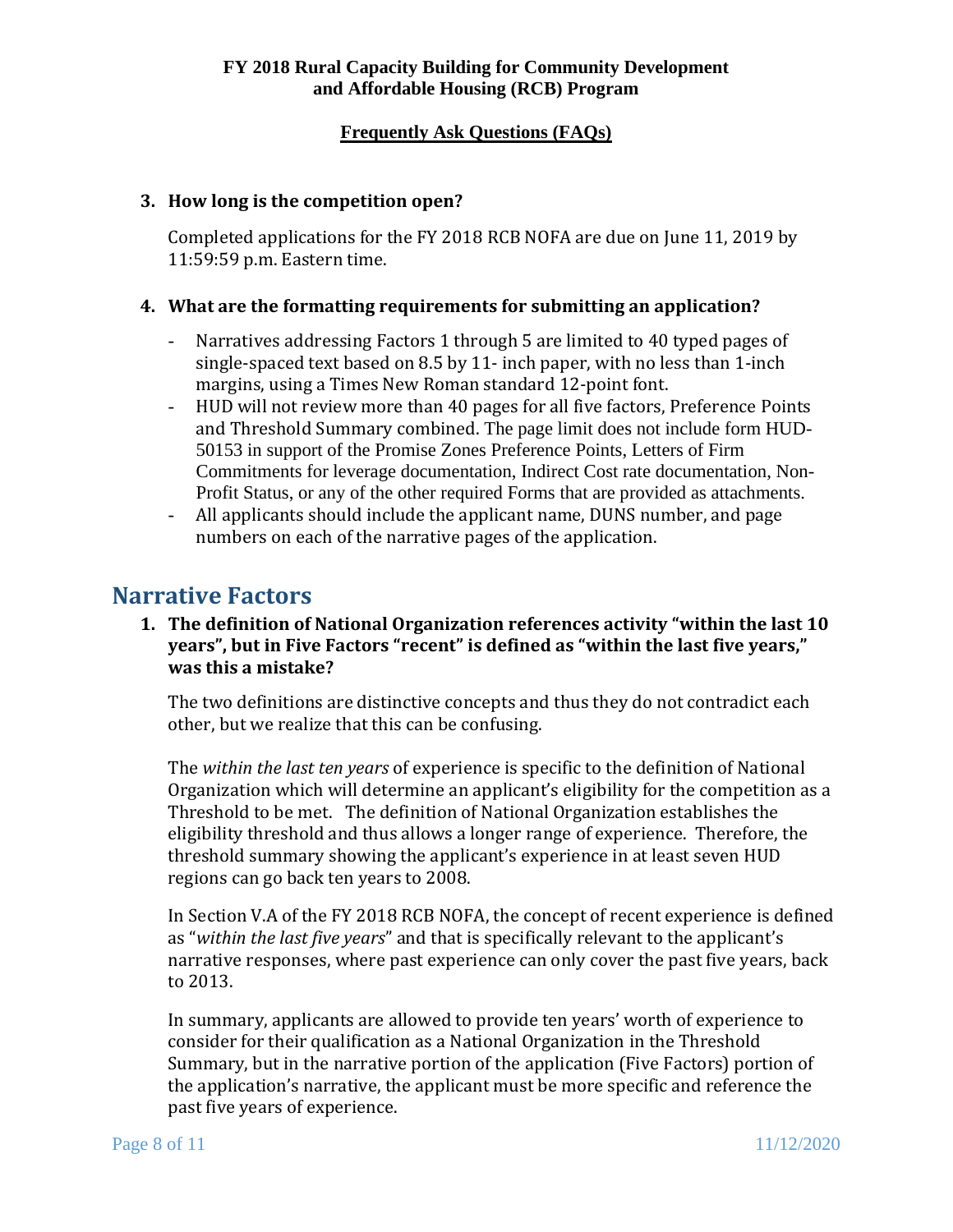## **Frequently Ask Questions (FAQs)**

### <span id="page-8-0"></span>**2. We would like to partner with other organizations, can we get credit for their experience for the Management Capacity section in Factor 1?**

 organization alone is considered the applicant. Thus, for the Management Capacity the RCB program grant." No, National Organizations are defined as a single organization and that portion of the Capacity section, the applicant must demonstrate that "that it has sufficient management, financial and programmatic capacity" to successfully manage

## <span id="page-8-1"></span>**3. What counts as leverage for Factor 4?**

Section III.B of the RCB NOFA provides more detailed information and references to help you determine what types of funding does and does not qualify as leverage for the FY 2018 RCB program.

## <span id="page-8-2"></span>**4. If the term of the grant is four years, is there a penalty for creating a two-year program or for completing eligible activities in less than the four-year time frame?**

 reflect that time frame. There is not a penalty for completing RCB program activities in less than the fouryear grant term. If an applicant expects that they will be able to complete their proposed RCB program activities in less than four years, then the application should

### <span id="page-8-3"></span>**5. Schedule: If our organization plans to use the grant funds in less than the fouryear term, what should we include in the schedule for the years that our work will be done?**

If your RCB program is planned to take less than four years, you must still account for all four years in the Schedule. Ultimately, all four years of the schedule and budget must be accounted for in your application, even if it is to say that RCB activities have already been completed.

# <span id="page-8-5"></span><span id="page-8-4"></span>**Decision Making Process**

## **1. Do you have any recommendations for how to do well in our application narrative?**

 requested. Eligible applications will be scored based on the quality of the proposed If your organization qualifies as a National Organization and meets threshold eligibility, then be sure to provide a sound written narrative that clearly addresses all of the directions in the Five Factors and provides all of the information program and demonstrated capacity and ability to manage federal funds.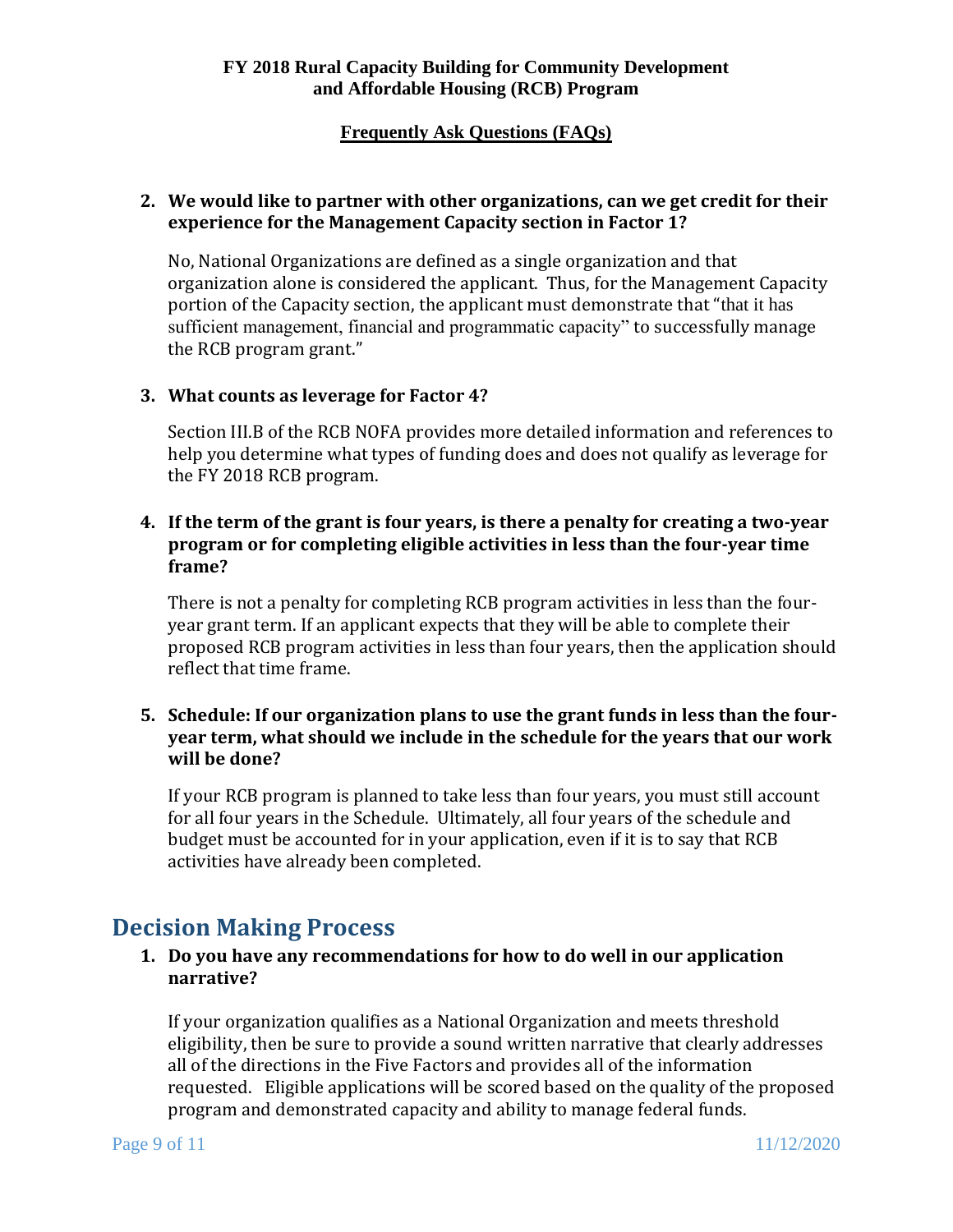## **Frequently Ask Questions (FAQs)**

### <span id="page-9-0"></span>**2. What does the RCB review process entail?**

- All application packages received on-time through grants.gov will be reviewed for compliance with threshold requirements.
- Applications that satisfy threshold requirements will have their application narrative evaluated based on their responses to Factors 1 through 5 from Section V.A of the FY 2018 RCB NOFA.
- will be eligible to receive Preference Points for a total possible score of 104. - Applicants must receive a total rating score of 75 points or more for Rating Factors 1 through 5 (without the addition of the bonus points) to be eligible for funding. In addition, applicants must earn at least 21 points for Factor 1, Capacity, to be eligible for funding. HUD will reject any application that does not meet the minimum rating score requirements. Applications that receive a minimum score of 75 points, and a minimum of 21 points in the Capacity Factory
- For more information, see Section V.B "Review and Selection Process."

### <span id="page-9-1"></span>**3. How will the results of the competition be announced?**

Following the review process HUD will notify successful applicants of their selection for funding. HUD will also notify the unsuccessful and ineligible applicants. Notifications to successful applicants will be sent by email, delivery receipt requested, to the person designated in item 8f of the SF-424 and to the person listed as authorized representative in item 21 of the SF-424.

## <span id="page-9-2"></span>**4. What is the minimum score needed to be eligible for an award?**

 possible score of 104 points. The minimum score needed to be eligible for an award is 75 points on the overall narrative for Factors 1 through 5, which includes a minimum score of 21 points in Factor 1, Capacity. Applications that receive a minimum score of 75 points and 21 points in Factor 1, Capacity, will be eligible to receive Preference Points for a total

## <span id="page-9-3"></span>**5. What if my organization is approved for funding but the grant award amount is less than what we applied for?**

 negotiate. Selected applicants that are awarded an amount less than what they applied for in the application are required to participate in a negotiations process with HUD to create an updated program plan and budget that reflects what can be accomplished with the actual award offered. This process is presented in Sections V.B.2.6 and VI.A of the FY 2018 RCB NOFA, which also identifies potential outcomes for failing to